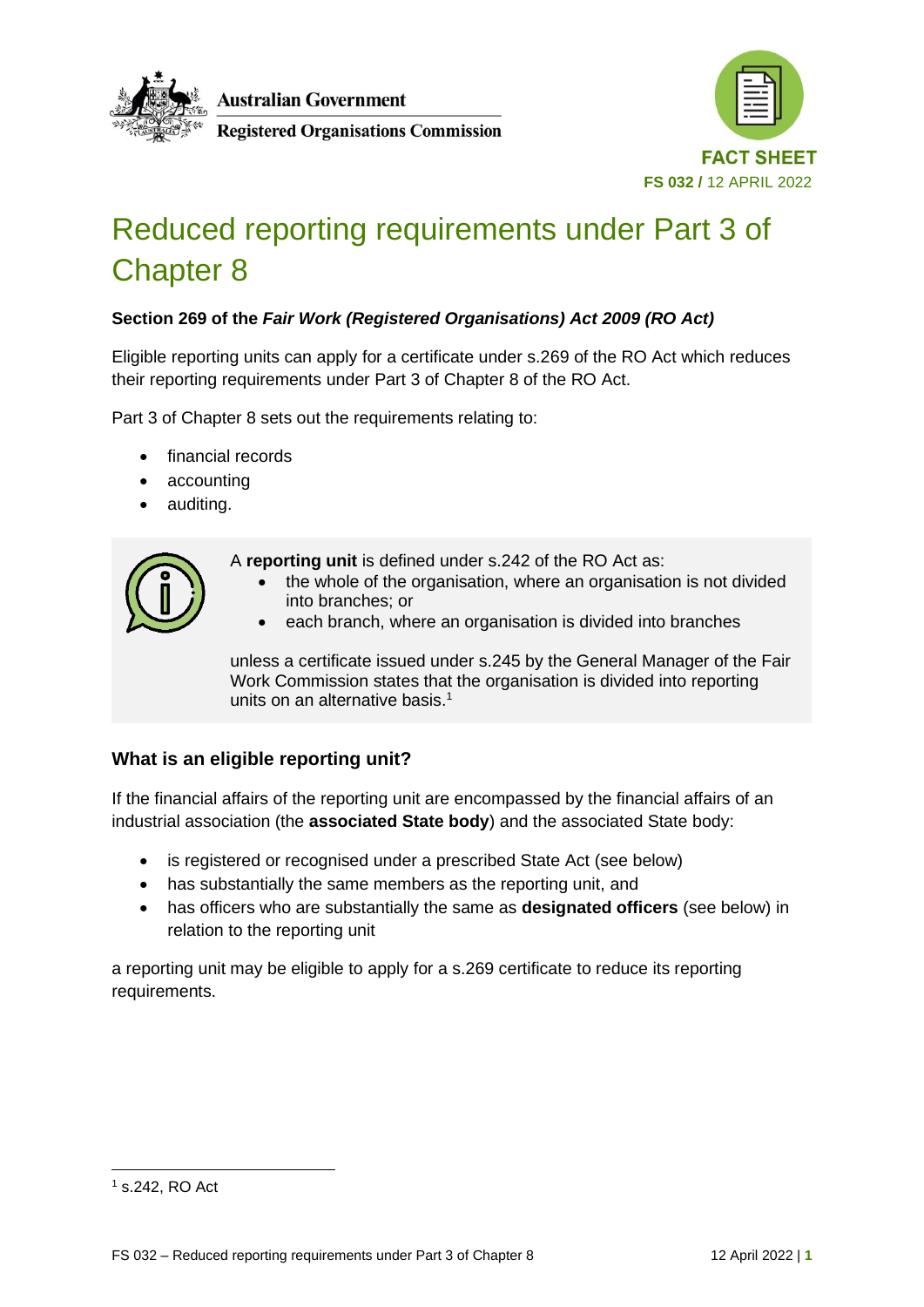



### **Who is a designated officer?**

A designated officer is an officer of:

- the organisation (if the reporting unit is the whole of the organisation), or
- a branch that is a reporting unit

who under the rules of the organisation is responsible (whether alone or with others) for undertaking the financial reporting functions required under the RO Act.

## **What are the prescribed State Acts?**

The following are prescribed State Acts:<sup>2</sup>:

- Fair Work Act 1994 (SA)
- Industrial Relations Act 1979 (WA)
- Industrial Relations Act 1984 (Tas)
- Industrial Relations Act 1996 (NSW)
- Industrial Relations Act 1999 (Qld).

## **What are the required additional documents?**

The application for a s.269 certificate must include:

- a copy of the associated State body's audited financial report
- an operating report as per the requirements under s.254 of the RO Act.

A copy of both reports must also be provided to members *before* lodging an application with the ROC.

#### **Applying for a certificate under s.269 of the RO Act**

Applications are made to the Registered Organisations Commissioner (**the Commissioner**), using the [application form.](https://www.roc.gov.au/sites/default/files/2022-04/af006-application-certificate-under-s269-reduced-reporting-requirements.docx) A reporting unit must make an application no later than 6 months and 14 days after the end of its financial year (see below for more information about the timeframes).

If satisfied that the reporting unit meets the requirements for reduced reporting, the Commissioner will issue a certificate stating that the financial affairs of the reporting unit are encompassed by the financial affairs of the associate State body. A certificate only applies to **a** financial year and if applicable, a new application must be made for any subsequent years.

<sup>2</sup> r.163, *Fair Work (Registered Organisations) Regulations 2009*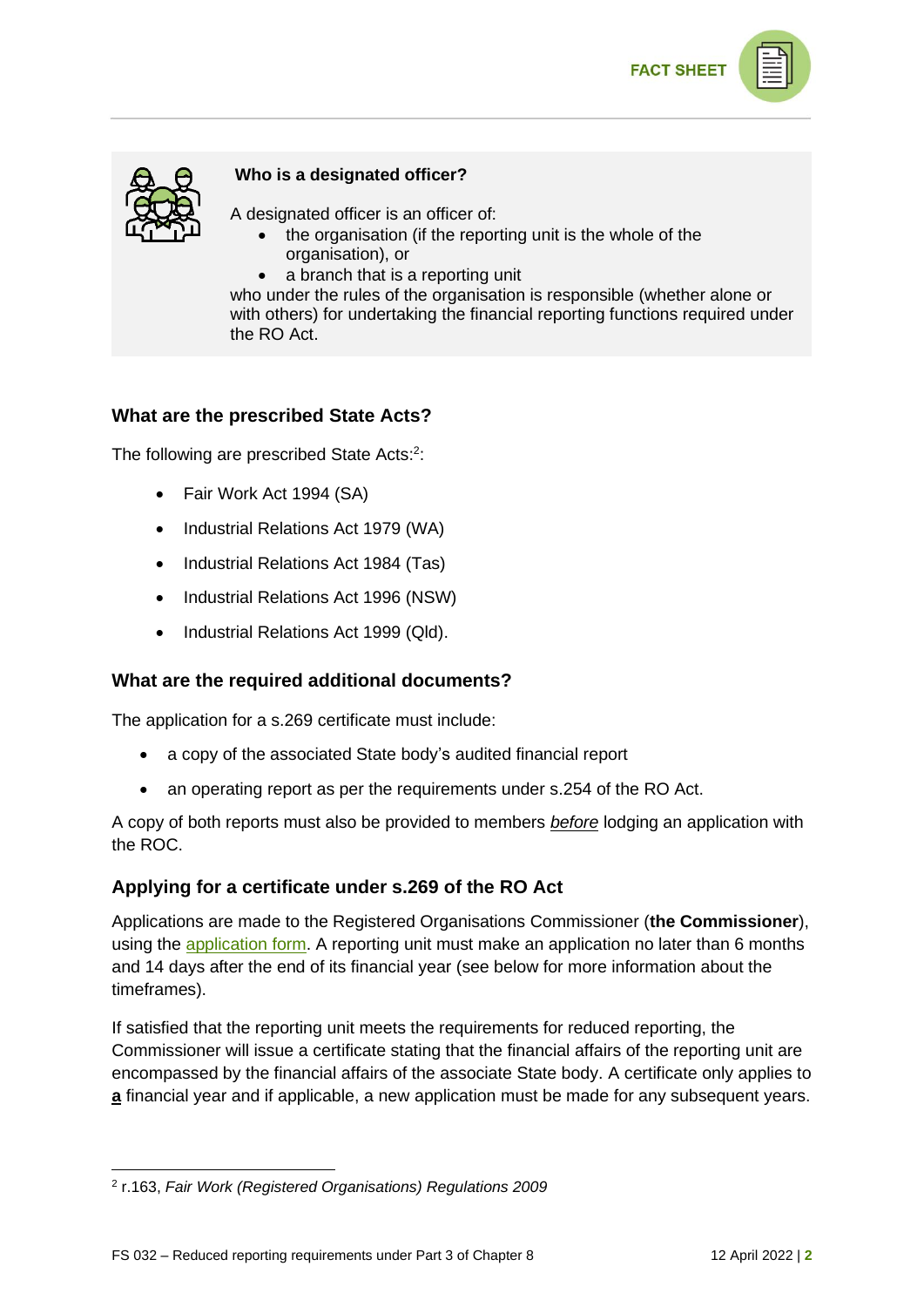

The completed application form (including the required additional documents) can be lodged with the ROC by email to [regorgs@roc.gov.au.](mailto:regorgs@roc.gov.au)

# **Factors to consider when making an application**

## **Rules of the reporting unit**

Do the rules of the organisation require the reporting unit to engage in financial activities, e.g. collecting membership subscriptions or paying a capitation fee? This may indicate that the reporting unit is required to conduct financial transactions and that its financial affairs may not be encompassed by the financial affairs of the associated State body.



**Remember:** if an associated State body conducts the financial activities on behalf of your reporting unit, make sure that your rules allow for this to occur.

## **Preparation of associated State bodies financial report**

The associated State body's financial report must be prepared in accordance with the relevant prescribed State legislation.



**Remember:** associated State bodies *do not* have obligations under the RO Act. Their financial reports should not refer to the RO Act and do not need to be prepared in accordance with the requirements under Part 3 of Chapter 8.

## **Assets and liabilities of the associated State body**

Before making a s.269 application, a review should be undertaken to confirm the legal ownership of the associated State body's assets and liabilities (i.e. they are registered in the legal name of the associated State body and not the reporting unit). Confirmation that all financial transactions are undertaken in the legal name of the associated State body should also occur. This will support the application that the financial affairs of the reporting unit are encompassed by the financial affairs of the associated State body.

## **Timeframe for applications**

The issuing of a s.269 certificate provides a reporting unit with an exemption from the financial reporting and auditing obligations set out in Part 3 of Chapter 8 of the RO Act. There are important timeframes under the RO Act in relation to the provision of reports to